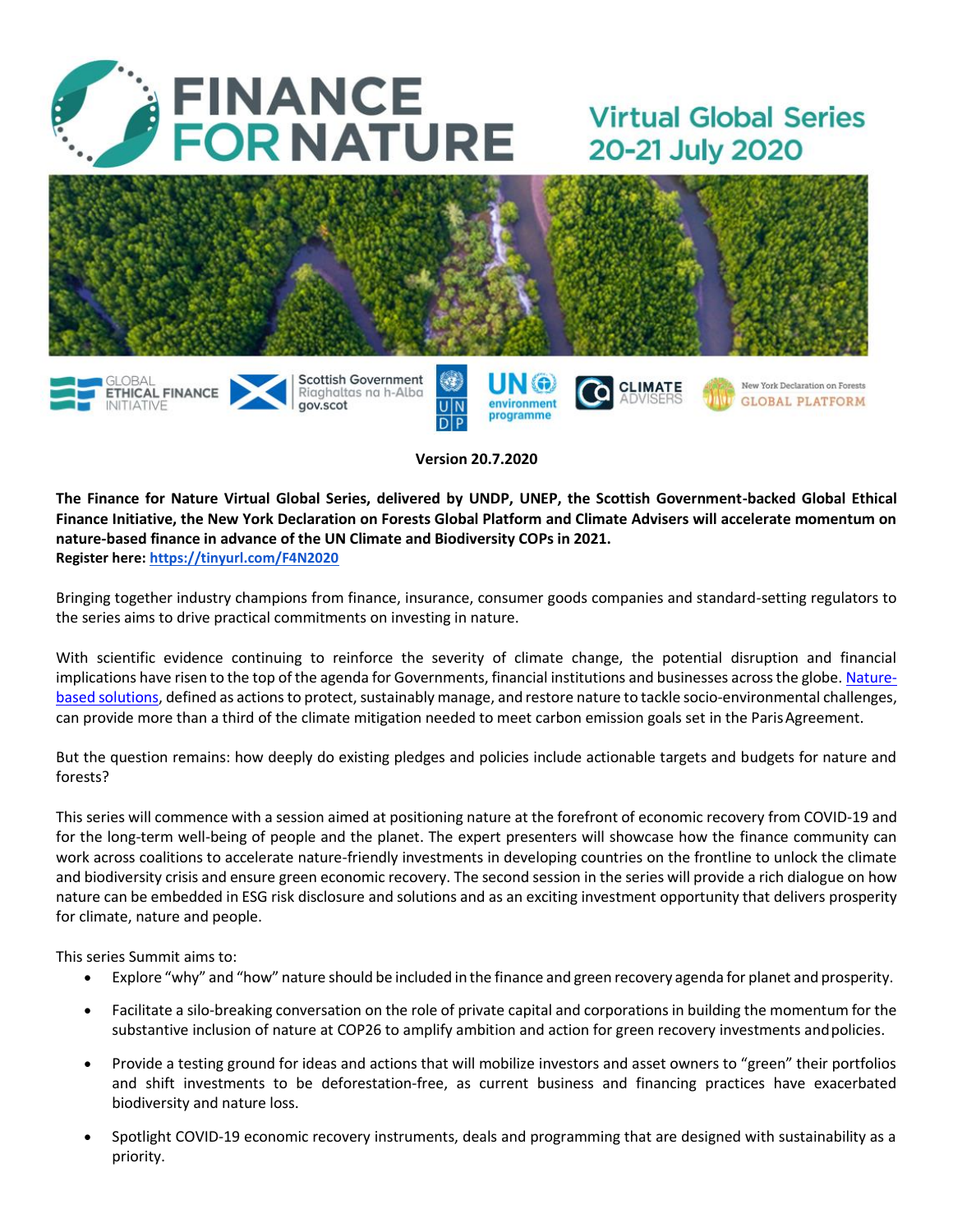# **AGENDA**

### SESSION 1 | MONDAY 20 JULY 2020, 9AM - 11AM EDT HOW CAN WE GET NATURE ON THE FINANCE AGENDA AND POSITION NATURE IN A GREEN RECOVERY?

Nature loss continues to represent a hidden risk for most businesses, as it drives major impacts on operations, supply chains, and markets. With \$44 trillion of economic value generation – over half the world's total GDP – depending on nature and its services, biodiversity loss was highlighted in World Economic Forum's last Global Risks Report as one of the top-five global risks in terms of likelihood and impact in the next 10 years. As a result of Task Force on Climate-related Financial Disclosures (TCFD) and other ESG drivers, financial institutions are now reviewing the environmental impact of companies operating in key GHGemitting sectors that have been damaging natural systems.

Although nature plays a key role in achieving global climate commitments, the story of nature does not end with GHG mitigation strategies from a financial risk perspective. Some pioneering financial institutions have recognized that investing in nature can offer returns while tackling wider socio-environmental challenges such as water security, water pollution, food security, human health and disaster risk management. Without rapid and systemic change, biodiversity loss and landscape degradation will severely disrupt the world economy. A "TCFD for nature" could accelerate understanding dramatically, thereby strengthening the resilience of the global financial ecosystem to future threats. Thinking beyond climate, those nature-based investments contribute to building back better following the COVID crisis, creating green jobs and fostering community resilience to ensure a green and sustainable recovery.

By making the distinction between climate change and nature, this session will provide an outline of the critical environmental and economic roles fulfilled by nature, highlighting nature's stranded assets, and offering a stark warning as to the impact of inaction. The session will include practical best practice examples on how finance can be deployed at scale and with attractive returns to allow our natural environment to flourish.

#### SESSION 1 | MONDAY 20 JULY 2020, 9AM-11AM EDT

**Host & Moderator for Opening Panel: Susan Gardner,** Director, Ecosystems Division, UNEP

**Welcome: Omar Shaikh,** Founder**,** Global Ethical Finance Initiative

**Opening Remarks: Inger Andersen**, Executive Director, UNEP

**Keynote Address: Indebted to Nature** by **Olaf Sleijpen**, Executive Director, De Nederlandsche Bank

**Panel Discussion with finance coalition leaders from asset owners to asset managers:** Inspiring examples on how financial institutions have successfully implemented meaningful and impactful solutions to integrate nature and biodiversity within their decisions and operations.

**Moderator: Cassie Flynn**, Head of Climate Promise, UNDP

**Philippe Zaouati**, Mirova **Stephen Hibbert**, ING **Diandra Soobiah**, Nest Pensions **Brooke Barton**, Ceres **Veronica Scotti**, Swiss Re

The panelists will address the following questions:

- Why and how do financial institutions account for nature in their portfolio? How has it impacted portfolios and returns?
- What are concrete examples of how accounting for nature changes business operations?
- What are the metrics and targets being used to manage nature-related risks and opportunities?
- How does nature help deliver on a green recovery across operations?

**Q&A with Audience** (20 mins)

**Closing Remarks: Achim Steiner**, UNDP Administrator